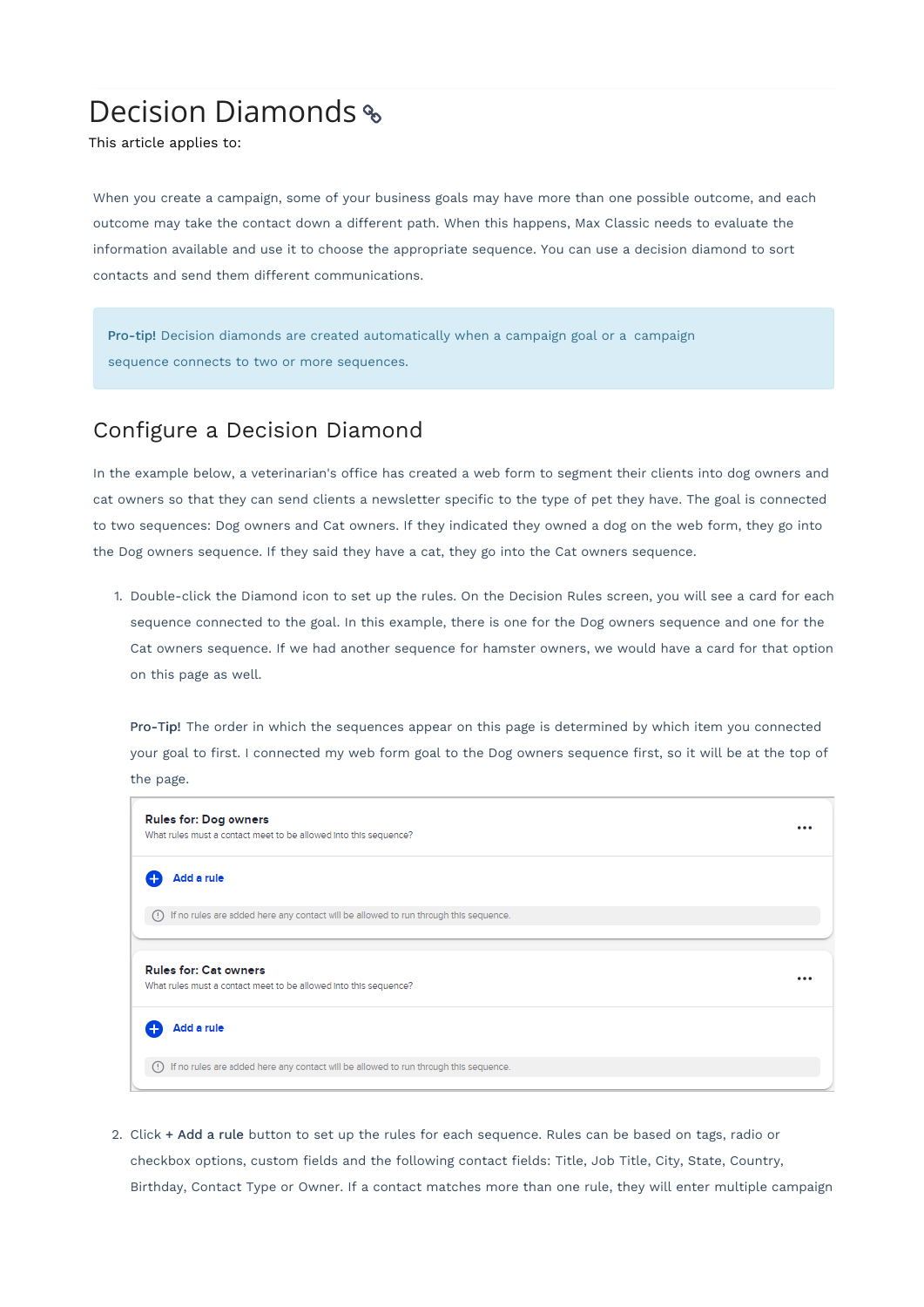sequences. If you do not add any rules for a sequence, then all contacts who do not meet the criteria for at least one other sequence will be put into that sequence without rules.

My rule for entering the Dog owners sequence is that the user must choose the Dog radio button on the newsletter signup form. The criteria for this rule is shown below: Form Submission > Option > Type of pet - Dog > is selected

("Type of pet" is the label of the radio button on the newsletter sign up form.)

| If the<br>Form Submission's | Option | Type of pet - Dog | Please select   |  |
|-----------------------------|--------|-------------------|-----------------|--|
| $+$ And                     |        |                   | Is selected     |  |
|                             |        |                   | Is not selected |  |
|                             |        |                   |                 |  |

Now, whenever someone chooses the Dog radio button on the sign up form, they will enter the Dog owners sequence.

3. If a sequence path has more than one criteria, click the + And icon to add other criteria. When you add the next criteria in this manner, the first criteria AND the second criteria must be true for the sequence to run. You can add an unlimited number of criteria.

| Rules for: Dog owners<br>What rules must a contact meet to be allowed into this sequence?                           |  |  |  |  |
|---------------------------------------------------------------------------------------------------------------------|--|--|--|--|
| If the<br>Form Submission's<br>Type of pet - Dog<br>Option<br>Is selected<br>AND If the<br>Please select<br>$+ And$ |  |  |  |  |

4. You can also add an alternative rule or set of rules for each sequence. When you click on the small + Add a rule button underneath the Or separator, you can add separate criteria that can be met in order to move the contact into the Dogs sequence. When you add an alternative set of criteria, the first set of criteria must be true OR the second set must be true. In the example below, they will be moved into the Dogs sequence of they chose the Dogs radio button, or they have Dogs tag applied to their contact record.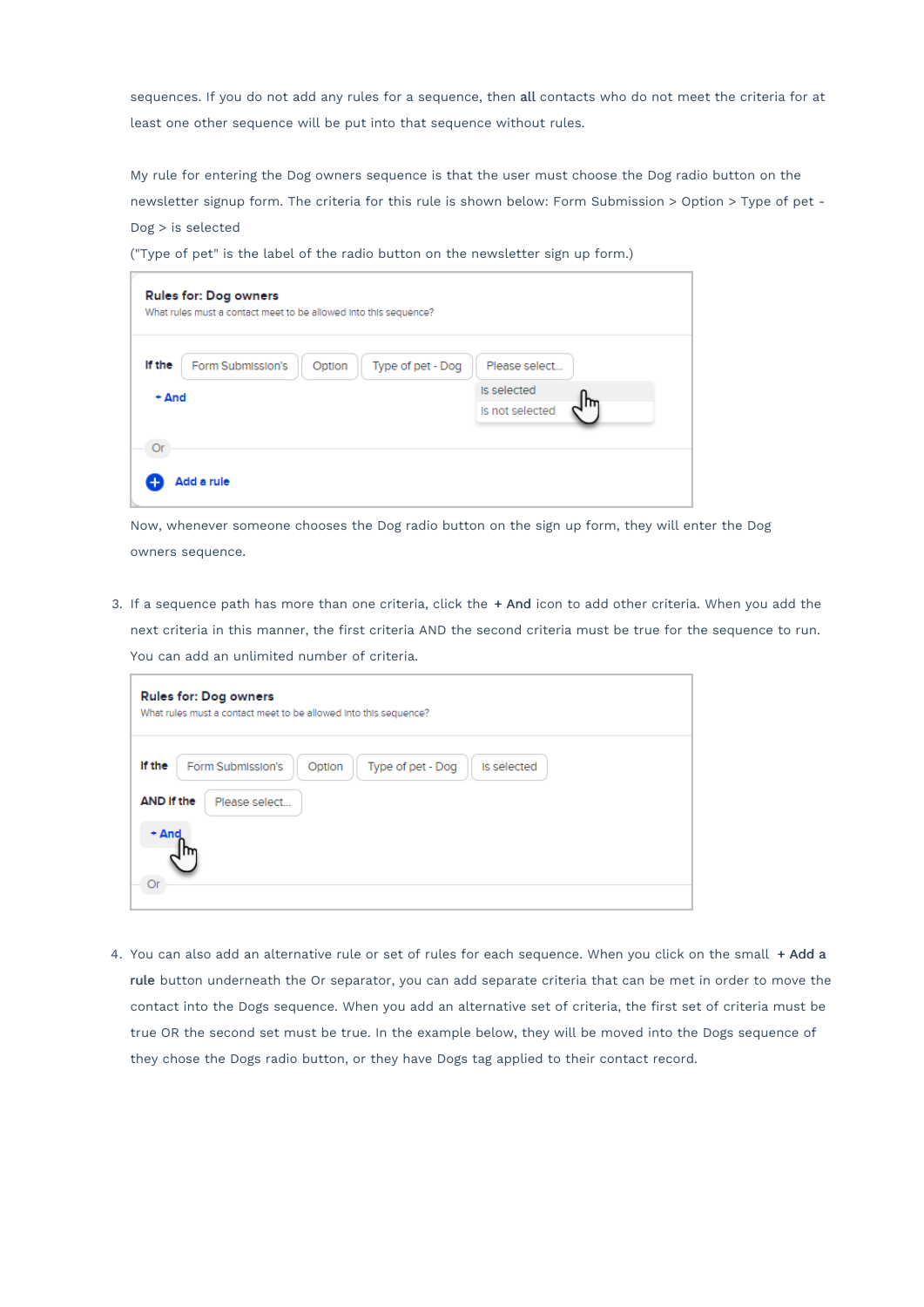| <b>Rules for: Dog owners</b><br>What rules must a contact meet to be allowed into this sequence? |                                                                 |  |  |
|--------------------------------------------------------------------------------------------------|-----------------------------------------------------------------|--|--|
| If the<br>$+$ And                                                                                | Form Submission's<br>Type of pet - Dog<br>Is selected<br>Option |  |  |
|                                                                                                  |                                                                 |  |  |
| If the                                                                                           | Contact's<br>Dog owner :<br>Tags<br>contains                    |  |  |

5. Click on Back to Campaign when all of the sequence rules have been defined.

# Import Rules from Another Sequence

- 1. Navigate to a decision diamond.
- 2. Open the menu for a set of rules.

| $\cdots$<br>Import rules from<br>$\rightarrow$<br>णि<br>Delete all rules |  |  |
|--------------------------------------------------------------------------|--|--|
|                                                                          |  |  |
| equence.                                                                 |  |  |
|                                                                          |  |  |

- 3. Select Import rules from...
- 4. Select another set of rules to import.

### Copy a rule

Save time by copying a rule and modifying it, instead of starting from scratch.

- 1. Navigate to a decision diamond.
- 2. Click the copy button next to an existing rule.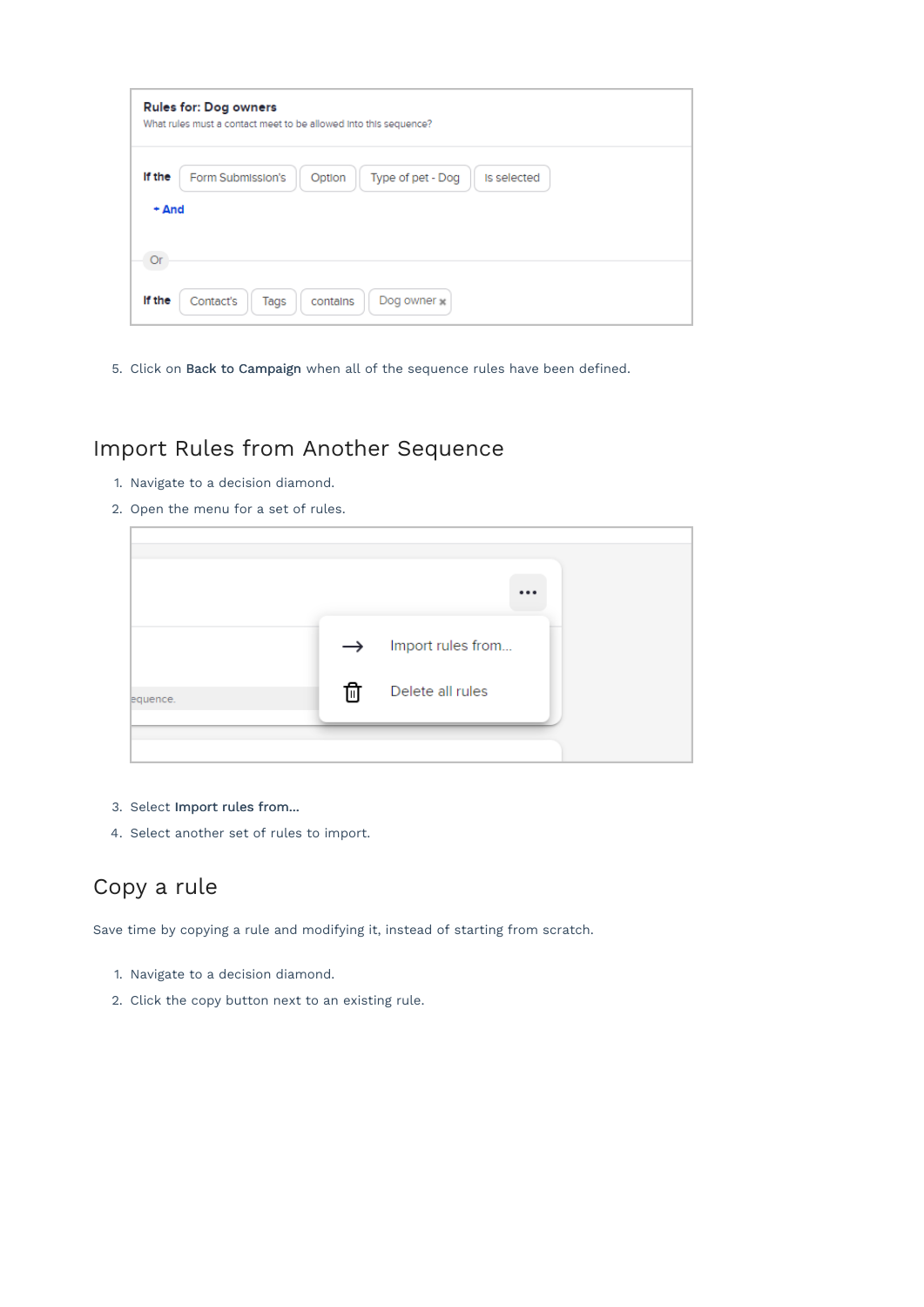| sequence?                    |        |
|------------------------------|--------|
| 10-21-1987 x<br>after<br>day | G<br>Û |

#### 3. Modify the new rule as needed.

| What rules must a contact meet to be allowed into this sequence?                                     |  |
|------------------------------------------------------------------------------------------------------|--|
| If the<br>10-21-1987 x<br>Contact's<br><b>Contact Fields</b><br>Birthday<br>after                    |  |
| AND if the<br>Contact's<br><b>Contact Fields</b><br>10-21-1997 $\times$<br><b>Birthday</b><br>before |  |
| $+$ And                                                                                              |  |
|                                                                                                      |  |
| nr                                                                                                   |  |

# Delete all rules

We all make mistakes. Sometimes you need to clean everything out and start over. Whether you imported rules from the wrong sequence or got carried away with the copy button, we've got a solution.

- 1. Navigate to a decision diamond.
- 2. Open the menu for a set of rules.
- 3. Select Delete all rules.

| 10-21-1987 x<br>ler    | $\rightarrow$ | Import rules from |
|------------------------|---------------|-------------------|
| 10-21-1997 x<br>before | 而             | Delete all rules  |
|                        |               |                   |

4. Confirm that you want to delete all existing rules.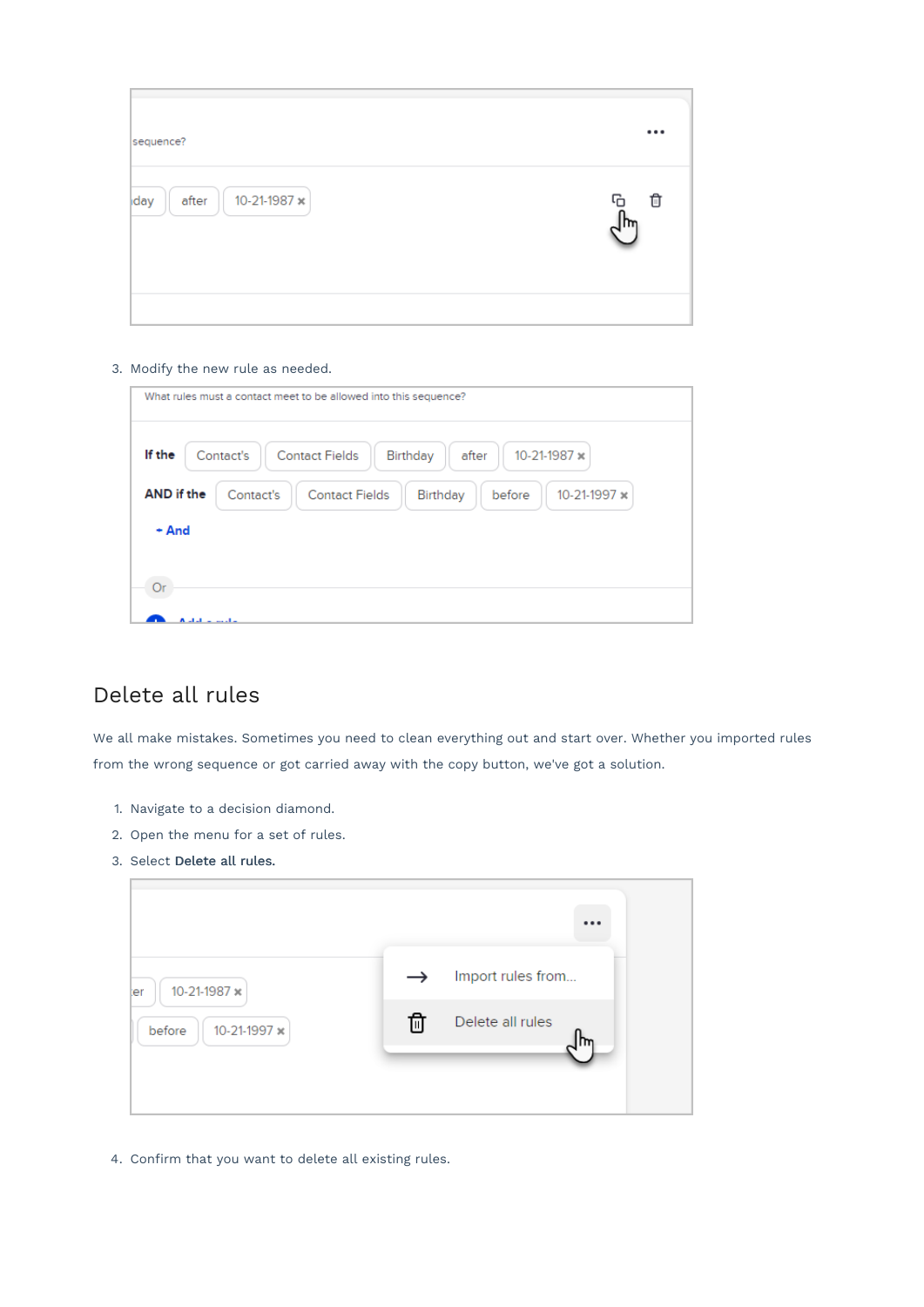| <b>juence</b><br>leet to be allowed into t | Are you sure you want to delete all the<br>rules from the "Sign up sequence"<br>sequence? |  |
|--------------------------------------------|-------------------------------------------------------------------------------------------|--|
| B<br>Contact Fields                        | Delete rules<br>Cancel                                                                    |  |

5. Get started with a clean slate!

# Logic for Empty and Filled Fields

You can set your decision diamond logic to run when a specific field is or is not empty. For example, if you wanted to send an email to all your contacts that do not have a birthday stored on their record, you could create a rule like the one seen here.

| Or                                                       |                       |
|----------------------------------------------------------|-----------------------|
| If the<br>Contact's<br><b>Contact Fields</b><br>Birthday | is empty              |
| + And                                                    | before<br>after       |
| nr                                                       | is empty<br>is not en |
| Add a rule                                               |                       |

# Else Logic

At the bottom of a decision diamond, you can determine what should happen if a contact does not meet any of the rule sets you have created. You can choose to not put the contacts in a sequence or put them in any sequence connected to the decision diamond.